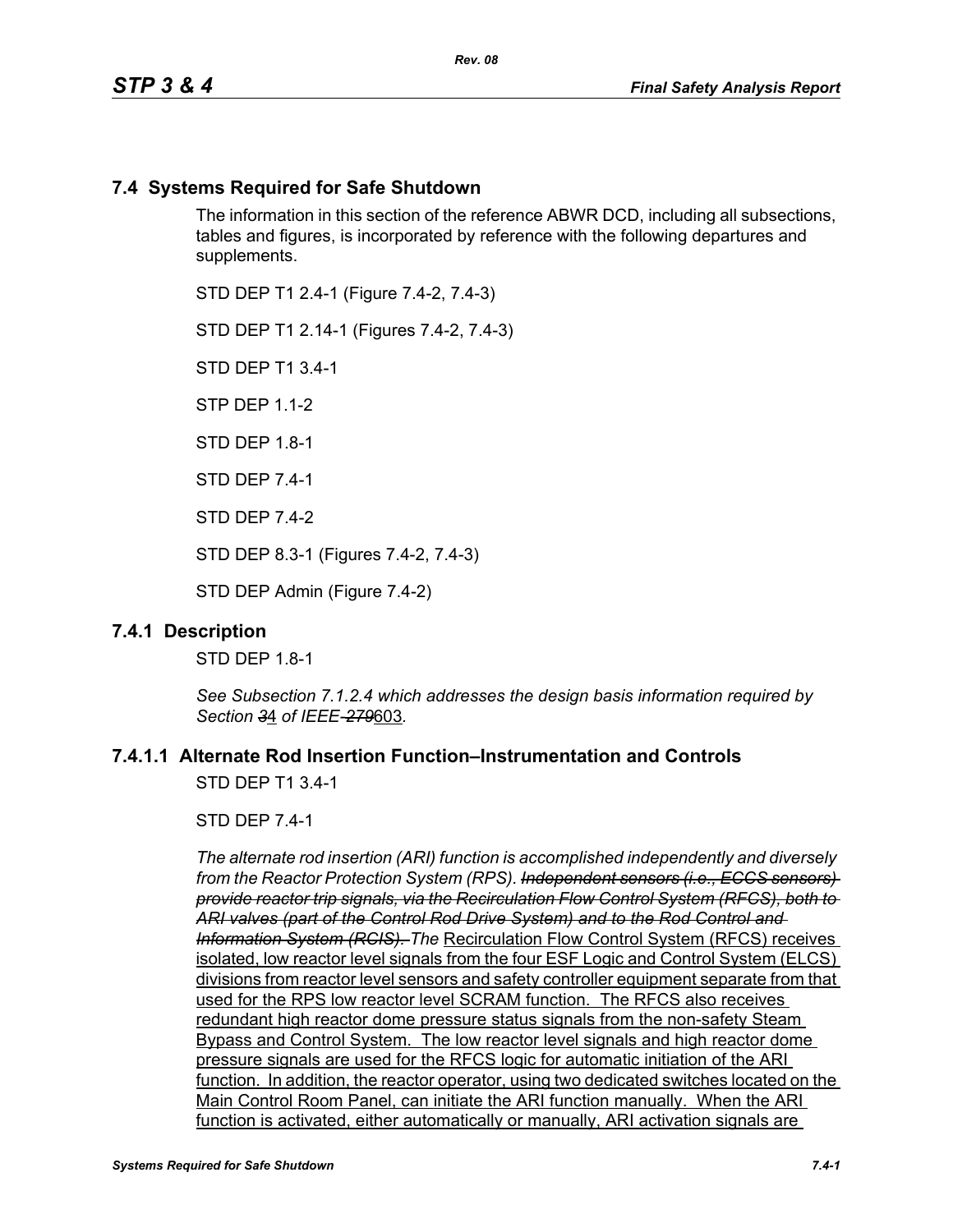provided to the ARI valves of the Control Rod Drive System and simultaneously to the Rod Control and Information System. Energization of the *ARI valves (separate from the scram valves), cause* causes *reactor shutdown by hydraulic scram* insertion *of the control rods. The RCIS, acting upon the same ARI signals that are provided to ARI valves,* ARI initiation signals from the RFCS, *causes reactor shutdown by electromechanical (i.e., through the usage of FMCRD motors) insertion of control rods*  using the FMCRD motors*.*

## **7.4.1.3 Reactor Shutdown Cooling Mode–Instrumentation and Controls**

STD DEP T1 2.4-1

STD DEP T1 3.4-1

STD DEP 8.3-1

STD DEP Admin

*(3) Power Sources*

*This system utilizes normal plant power sources. These include* 4.16 kV *6900 VAC for the pumps, 480 VAC/120 VAC instrument buses, and as backed up by DC sources. If for any reason the normal plant sources become unavailable, the system is designed to utilize the emergency buses and sources.*

*(4) Equipment*

*If it is necessary to discharge a complete core load of reactor fuel to the fuel pool, a means is provided for making a physical intertie between the Spent Fuel Pool Cooling and Cleanup (SFPC) System and the RHR heat exchangers. This increases the cooling capacity of the SFPC System to handle the heat load for this situation. The fuel pool intertie is applied only to Loops B and C (see Figure 5.4-10 for RHR System P&ID).*

*(9) Actuated Devices*

*All valves in the SDC System* mode *are equipped with remote manual switches in the main control room. The only automatically activated modes of the RHR are the LPFL mode for the ECCS and the suppression pool cooling mode, as described in Subsections 7.3.1.1.1.4 and 7.3.1.1.4, respectively. Other modes of RHR are described in Subsections 7.3.1.1.3 and 7.3.1.1.4*.

*(11) Testability*

*The logic is tested by automatic self test. The sixth test,* SSLC testing as *discussed in Subsection 7.1.2.1.6, is also applicable here for the reactor SDC mode function of RHR System.*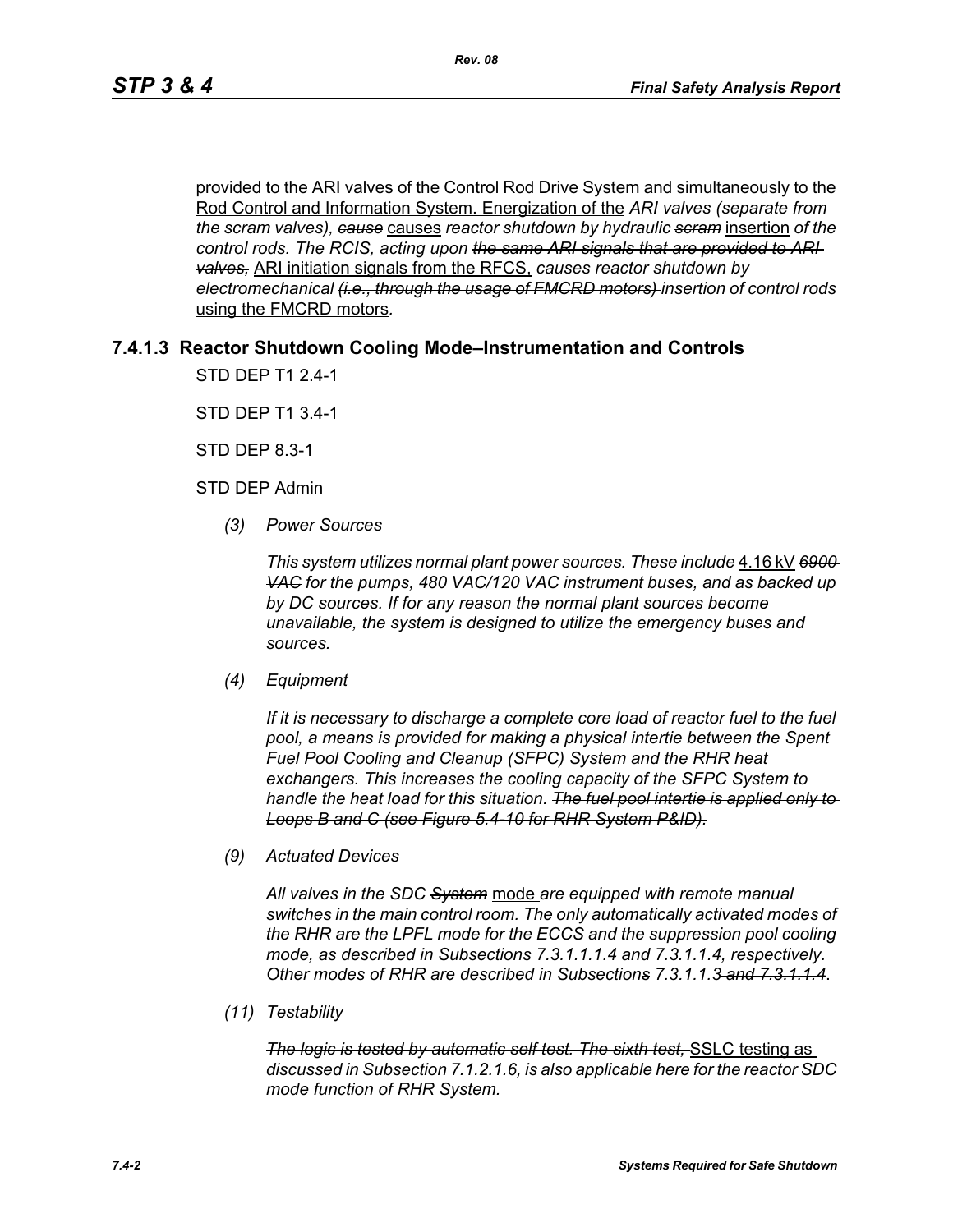## **7.4.1.4 Remote Shutdown System**

## **7.4.1.4.2 Postulated Conditions Assumed to Exist as the Main Control Room Becomes Inaccessible**

STD DEP 8.3-1

*(2) The plant is not experiencing any transient situations. Even though the loss of offsite AC power is considered unlikely, the remote shutdown panel or facilities are powered from* the *Class 1E power system buses E and F so that backup AC power would be automatically supplied by the plant diesel generator. Manual controls of the diesel generator are also available locally.*

## **7.4.1.4.4 Remote Shutdown Capability Controls and Instrumentation–Equipment, Panels, and Displays**

STD DEP T1 2.14-1

STD DEP T1 3.4-1

STD DEP 8.3-1

STD DEP Admin

*(1) Main Control Room–Remote Shutdown Capability Interconnection Design Considerations*

*Some of the existing systems used for normal reactor shutdown operations are also utilized in the remote shutdown capability to shut down the reactor from outside the main control room. The functions needed for remote shutdown control are provided with manual transfer devices which override controls from the main control room and transfer the controls to the remote shutdown control. Control signals are interrupted by the transfer devices at the hardwired, analog loop. Process signals to the main control room are routed from the sensor, through the transfer devices on the remote shutdown panels, and then to the multiplexing system remote multiplexing units (RMUs)* Remote Digital Logic Controllers (RDLCs) *for transmission to* use in *the main control room. Similarly, control signals from the main control room are routed from the RMUs*RDLCs*, through the remote shutdown transfer devices, and then to the interfacing system equipment. Actuation of the transfer devices interrupts the connection to the RMUs* RDLCs *and transfers control to the Remote Shutdown System. Control of all necessary power supply circuits are also transferred to the remote shutdown system. Remote shutdown control is not possible without actuation of the transfer devices. Operation of the transfer devices causes an alarm in the main control room. The remote shutdown control panels are located outside the main control room. Access to this point is administratively and procedurally controlled.*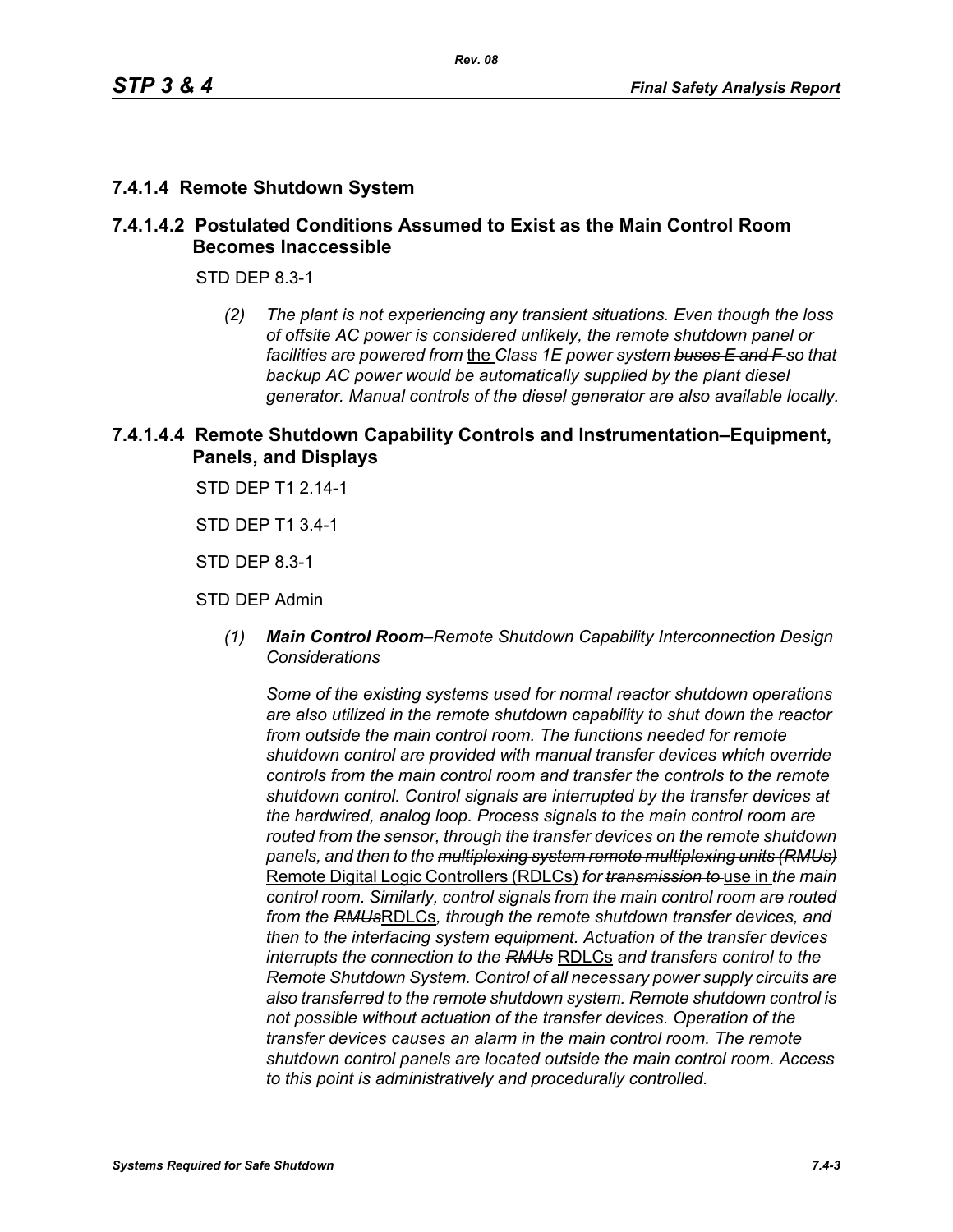- *(4) Nuclear Boiler System*
	- *(c) The following function has transfer and control switches located at the Division 2 remote shutdown control panel: one air-operated relief valve. (The valve is 125 volt DC solenoid pilot operated.)*
- *(7) Electrical Power Distribution System (EPDS)*
	- *(a) The following functions have transfer and control switches located on the Division I remote shutdown panel:*
		- *(i) 6.9 kV feeder breaker: Unit auxiliary transformer A to M/C E*  Safety Bus A3 Breaker from UAT A
		- *(ii) 6.9 kV feeder breaker: Reserve auxiliary transformer A to M/C E*  Safety Bus A3 Breaker from RAT A
		- *(iii) 6.9 kV feeder breaker: Emergency diesel generator A to M/C E*  Safety Bus A3 Breaker from Emergency Diesel Generator A
		- *(iv) 6.9 kV feeder breaker: Combustion turbine generator to M/C E*  Safety Bus A3 Breaker from Bus CTG3
		- *(v) 6.9 kV load breaker: M/C E to P/C E20* Safety Bus A3 Breaker to P/C E20
		- *(vi) 480V feeder breaker: TR to P/C E20*
	- *(b) The following functions have transfer and control switches located on the Division II remote shutdown panel:*
		- *(i) 6.9 kV feeder breaker: Unit auxiliary transformer B to M/C F*  Safety Bus B3 Breaker from UAT B
		- *(ii) 6.9 kV feeder breaker: Reserve auxiliary transformer A to M/C F*  Safety Bus B3 Breaker from RAT A
		- *(iii) 6.9 kV feeder breaker: Emergency diesel generator B to M/C F*  Safety Bus B3 Breaker from Emergency Diesel Generator B
		- *(iv) 6.9 kV feeder breaker: Combustion turbine generator to M/C F*  Safety Bus B3 *Breaker* from Bus CTG3
		- *(v) 6.9 kV load breaker: M/C F to P/C F20* Safety Bus B3 Breaker to P/C F20
		- *(vi) 480V feeder breaker: TR to P/C F20*
	- *(c) A 6.9 kV M/C (E,F)* A 4160V *voltmeter is provided on RSS panels A,B, respectively.*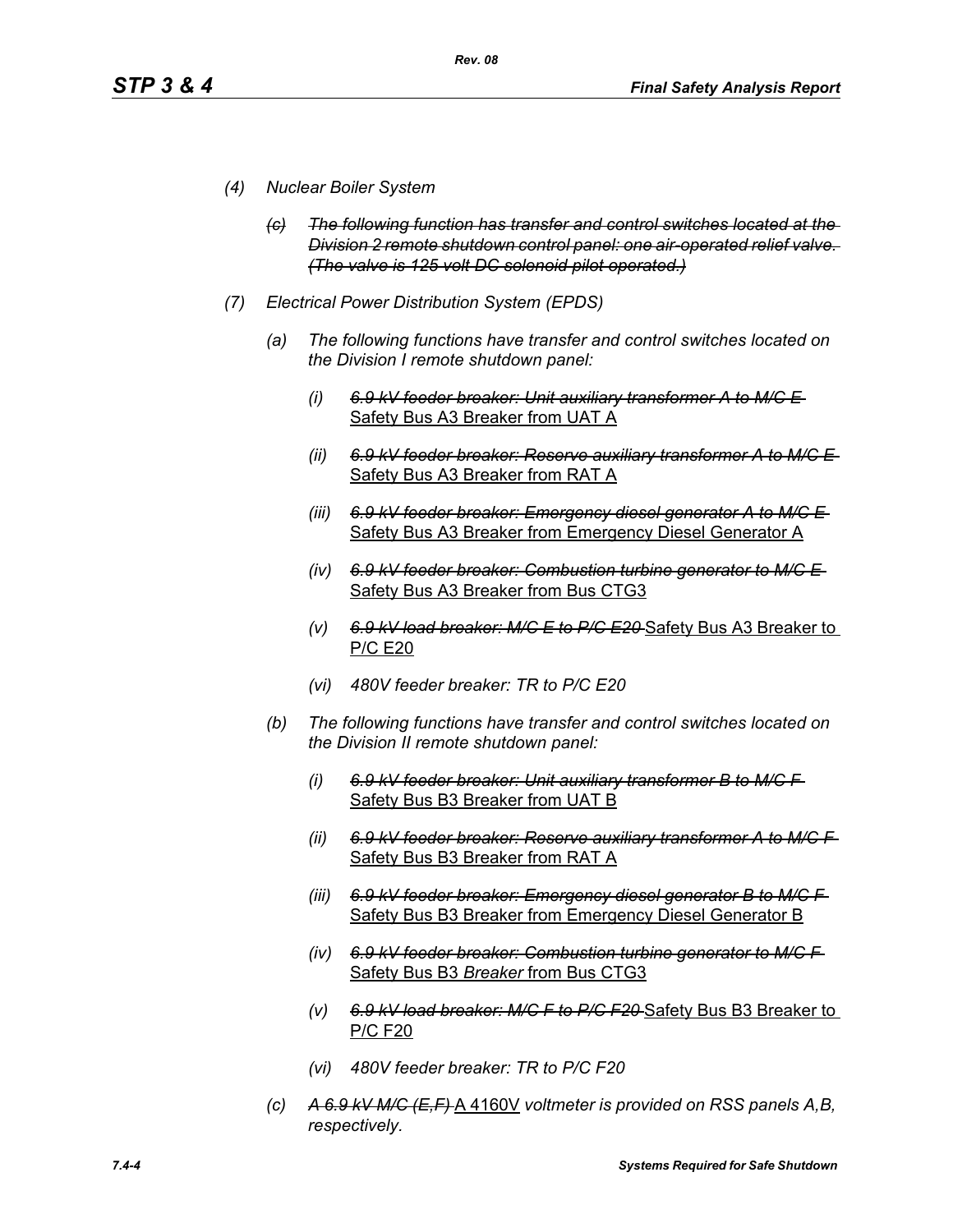- *(8) Flammability Control System (FCS)* Not Used
	- *(a) The following FCS equipment function has transfer and control switches located on both remote shutdown panels as indicated:*
		- *(i) Valve (cooling water inlet) B*

# **7.4.2 Analysis**

## **7.4.2.1 Alternate Rod Insertion Function**

### **7.4.2.1.1 General Functional Requirements Conformance**

STD DEP 7.4-1

### STD DEP Admin

The Recirculation Flow Control System (RFCS) includes the logic for both automatic initiation and manual initiation of the ARI function. When the RFCS initiates the ARI function, related ARI activation signals are provided to the ARI valves of the CRD system and to the Rod Control and Information System for activation of the ARI motor run-in function.

Upon initiation of the ARI function, the RFCS logic assures that the activation signals for the ARI valves will remain continuously energized sufficiently long to assure that the time-delayed, rapid hydraulic insertion of the control rods will occur by depressurizing the scram valves of the CRD hydraulic control units. This provides for a diverse means of hydraulic insertion of the control rods from the normal Reactor Protection System (RPS) initiated scram hydraulic insertion function.

*The alternate rod insertion (ARI)* motor run-in *function is accomplished by the Rod Control and Information System (RCIS) and the Fine-Motion Control Rod Drive (FMCRD) Subsystem. This function provides an alternate method of driving control rods into the core which is diverse from the hydraulic scram system*insertion functions*.*

**The RCIS and the active run-in function of the FMCRD motors** The RFCS, the ARI valves and the FMCRD components associated with the motor run-in function of the CRD System, and the RCIS *are not required for safety; nor are these components qualified in accordance with safety-related criteria. However, the FMCRD components associated with hydraulic scram are qualified in accordance with safety criteria.*

*The ARI design is in full compliance with the design considerations cited in NEDE-31906* 31096*-P-A (Reference 7.4-1).* 

# **7.4.2.1.2 Specific Regulatory Requirements Conformance**

STD DEP 1.8-1

STD DEP 7.4-1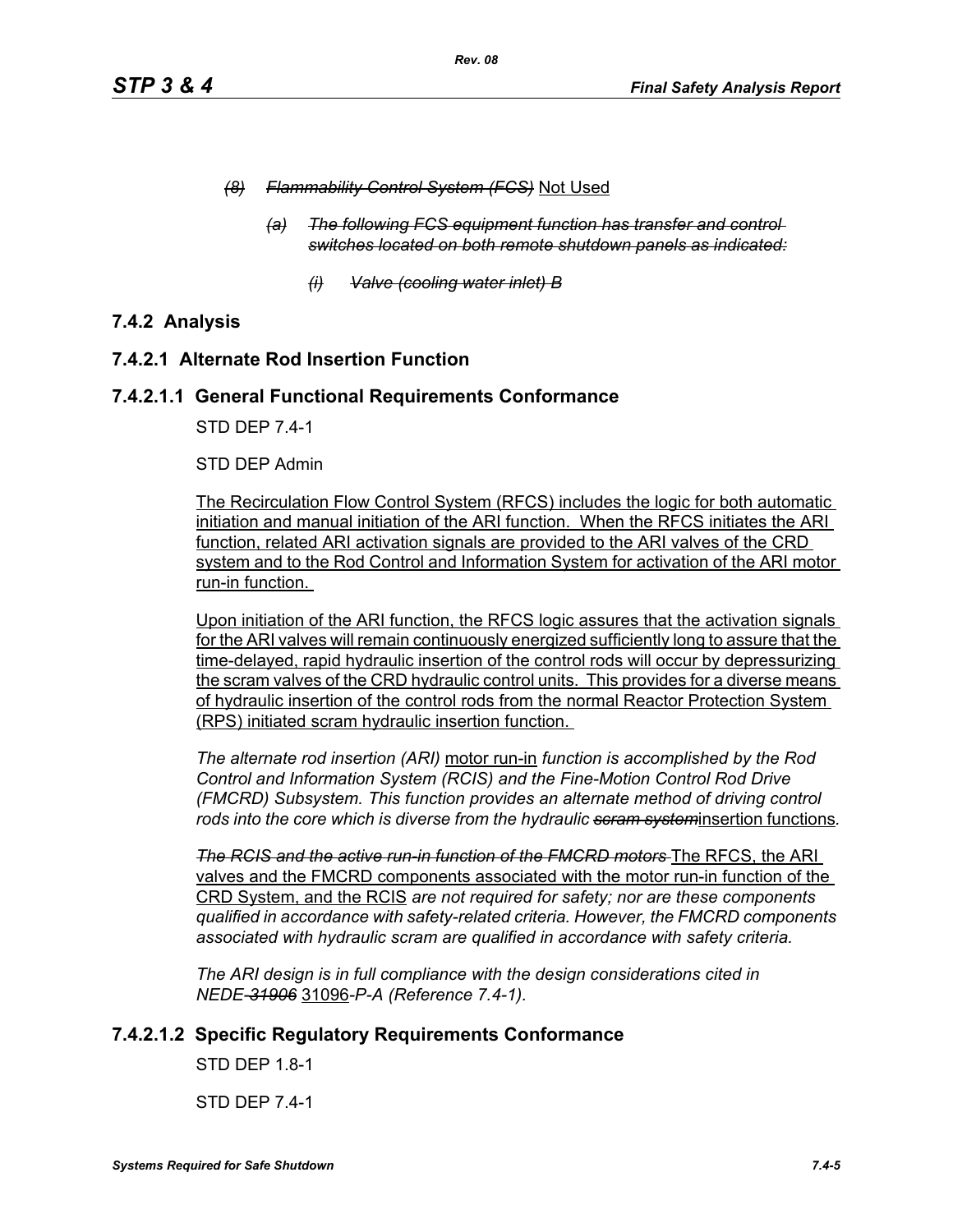# STD DEP 8.3-1

*(1) 10CFR50.55a (IEEE-279*603*)*

*With regard to IEEE-279*603*, Section 4.7*5.6.3*, signals which interface between ARI and RPS are optically isolated such that postulated failures within the ARI controls cannot affect the safety-related scram function.* from safety system equipment that interface with the non-safety system equipment that implements the ARI function (e.g., the low reactor water level status signals provided to the RFCS) are optically isolated so that failure of the nonsafety equipment that implements the ARI function cannot affect any safetyrelated function.

*The RCIS logic has been designed such that a* the only *single failure,* that *only in the inverter controller part of a given rod logic, may result in insertion*  failure of that rod when the ARI function is activated is the failure of the logic and individual local control equipment (e.g., stepping motor driver module or rod brake controller) associated with FMCRD motor movement of one control rod*. Also, two manual actions are required at the dedicated operator interface panel* Main Control Room Panel *to manually initiate ARI.* 

- *(3) Regulatory Guides (RGs)*
	- *(a) RG 1.75–"Physical Independence of Electric Systems"*

*In addition, each FMCRD inverter has current limiting features to limit the FMCRD motor fault current. Continuous operation of all the FMCRD motors at the limiting fault current of the inverter shall not degrade operation of any Class 1E loads (i.e., the diesel generators shall be of appropriate design capacity).* Refer to Subsection 8.3.1.1.1 for additional description of design features incorporated for preventing degradation of operation of any Class 1E loads if a fault condition exists in the non-Class 1E equipment that provides power for the FMCRD motors.

*There are three separate groups of non-1E drives with each receiving power from Division I Class 1E bus. Class 1E circuit breakers are used as isolation devices in accordance with IEEE-384. The breakers are designed to trip on fault current only and are not tripped for LOCA. However, the breaker coordination is assured through the use of zone selective interlocks (ZSI) (Subsection 8.3.1.1.1).*

*The ZSI feature* circuit protection coordination and testing of breakers *assures that the FMCRDs power breaker time-overcurrent trip characteristic for all circuit faults shall cause the breaker to interrupt the fault current prior to trip initiation of any upstream breaker. The power source shall supply the necessary fault current for sufficient time to ensure the proper coordination without loss of function of Class 1E loads. The ZSI is a new technology which assures breaker coordination, and thus meets the intent of position C-1 of Reg. Guide 1.75.*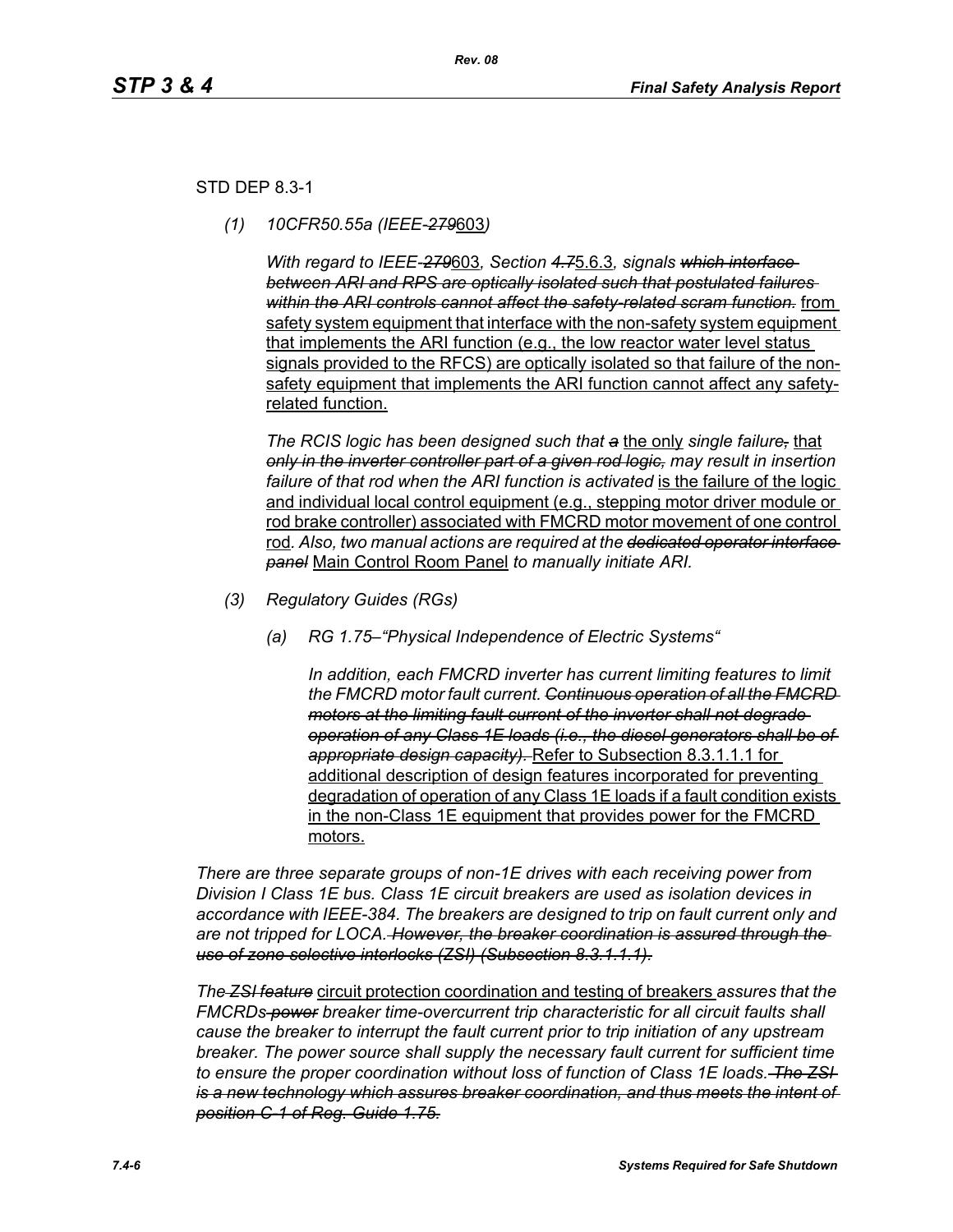# **7.4.2.2 Standby Liquid Control System (SLCS) — Instrumentation and Controls**

# **7.4.2.2.2 Specific Regulatory Requirements Conformance**

**STP DFP 1 1-2** 

STD DEP 1.8-1

STD DEP Admin

*(1) 10CFR50.55a (IEEE-279*603*)*

*The SLCS design is similar to the GESSAR II design, except the explosive (squib) injection valves are replaced with motor-operated injection valves. It is designed to meet all applicable portions of IEEE*-279603 *as clarified above.*

*(3) Regulatory Guides (RGs)*

*As indicated in Paragraph (1), the SLCS is not required to meet the singlefailure criterion (RG 1.53) since it is designed to be redundant (and diverse) from the control rod scram system. However, the two channels of active components assure that no single failure of these components will prevent the SLCS from accomplishing its safety* boron injection *function. Passive components which are not redundant include the boron tank, injection pipeline, etc.*

*(4) Branch Technical Positions (BTPs)*

*In accordance with the Standard Review Plan for Section 7.3 and with Table 7.1-2, only BTPs 21 and 22 are considered applicable for the SLCS. They are addressed as follows:*

*(a) BTP ICSB 21– "Guidance for Application of Regulatory Guide 1.47" The* SLCS is not shared between units. *ABWR design is a single unit. Therefore, Item B-2 of the BTP is not applicable. Otherwise, the SLCS is in full compliance with this BTP.*

# **7.4.2.3 Reactor Shutdown Cooling Mode — Instrumentation and Controls**

# **7.4.2.3.1 General Functional Requirements Conformance**

STD DEP T1 3.4-1

STD DEP 1.8-1

STD DEP 7.4-2

*The design of the reactor shutdown cooling mode of the RHR System meets the general functional requirements as follows:*

*(3) Alarms*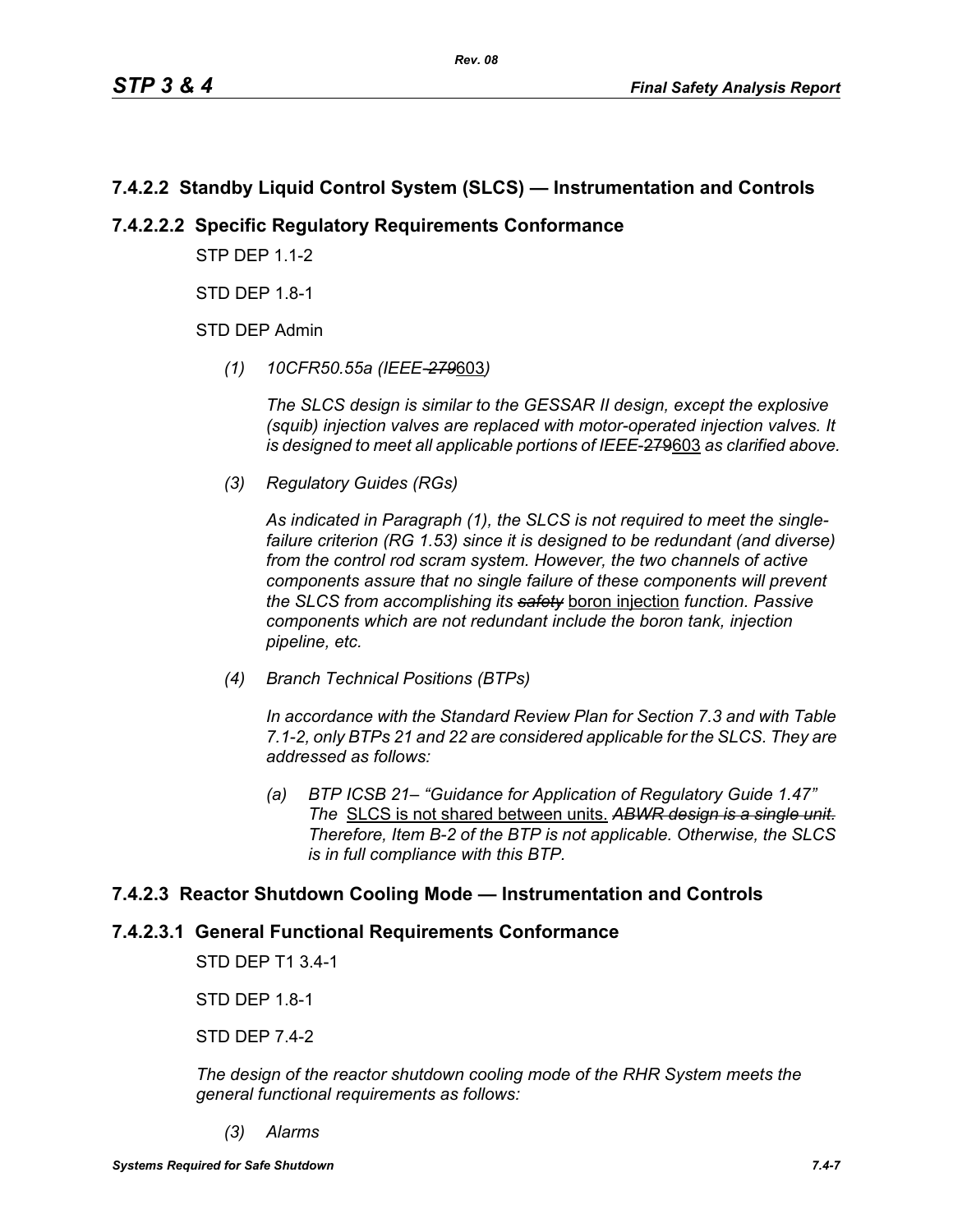*The following system functional alarms apply to all modes of the RHR System and to each of the three RHR loops except as noted:*

- *(f) RHR logic power failure*ELCS Out of Service*.*
- *(l)* LPFL *Manual initiation armed.*

## **7.4.2.3.2 Specific Regulatory Requirements Conformance**

STD DEP 1.8-1

*(1) 10CFR50.55a (IEEE-279*603*):*

A clarification should be made with regard to IEEE-279, Section 4.19. *The parent RHR System annunciates activity at the loop level (i.e., "RHR LOOP A,B,C ACTIVATED"). However, the individual mode of the RHR System is not separately annunciated.*

*Those portions of IEEE-279*603 *which relate to automatically initiated systems are not applicable to the manually actuated shutdown cooling mode of the RHR System. However, the system is designed in accordance with all other requirements of IEEE-279*603 *as described in Subsection 7.4.1.3.*

### **7.4.2.4 Remote Shutdown System–Instrumentation and Controls**

### **7.4.2.4.2 Specific Regulatory Requirements Conformance**

STD DEP T1 2.14-1

STD DEP 1.8-1

*(1) 10CFR50.55a (IEEE-279*603*)*

*The Remote Shutdown System (RSS) consists of two panels (Division I and Division II) which are located in separate rooms in the Reactor Building.*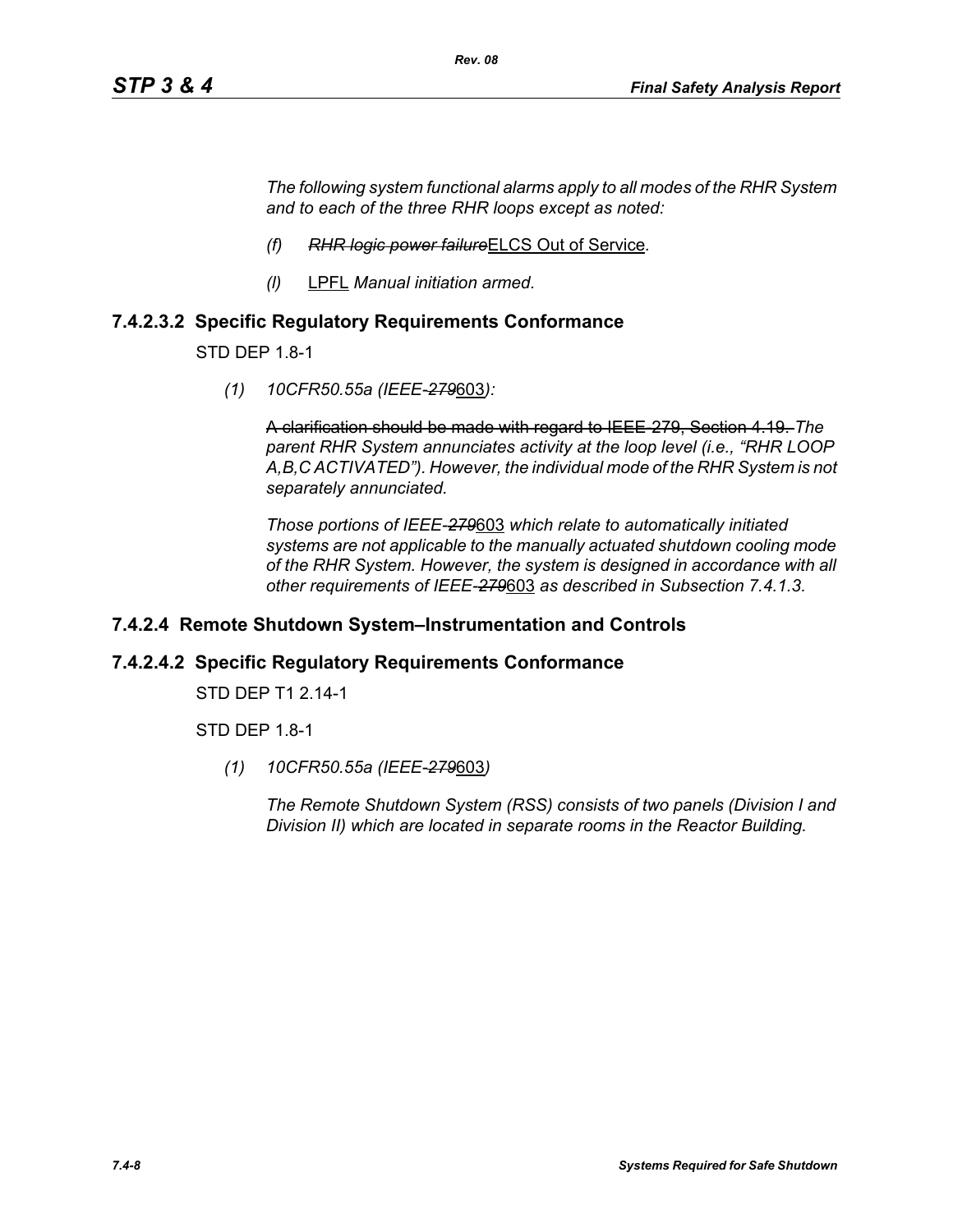*The RSS provides remote control capability as defined by the following interfaces:*

| System                             | <b>Total Channels</b> | <b>RSS Interface</b> |
|------------------------------------|-----------------------|----------------------|
| <b>Flammability Control System</b> | . B. G                | в                    |

*Separation and isolation is preserved both mechanically and electrically in accordance with IEEE-*279603 *and Regulatory Guide 1.75.*

*With regard to Paragraph* 4.25.1 *of IEEE-*279603 *a single-failure event is assumed to have occured to cause the evacuation of the control room. The RSS is not designed to accommodate additional failures for all scenarios. The effects of such failures are analyzed as follows:*

*Other sections of IEEE-*279603 *which relate to testability of sensors, etc., are not applicable to the RSS of itself, but are applicable to the primary systems which interface with the RSS. All other applicable criteria of IEEE-*279603 *are met by the RSS.*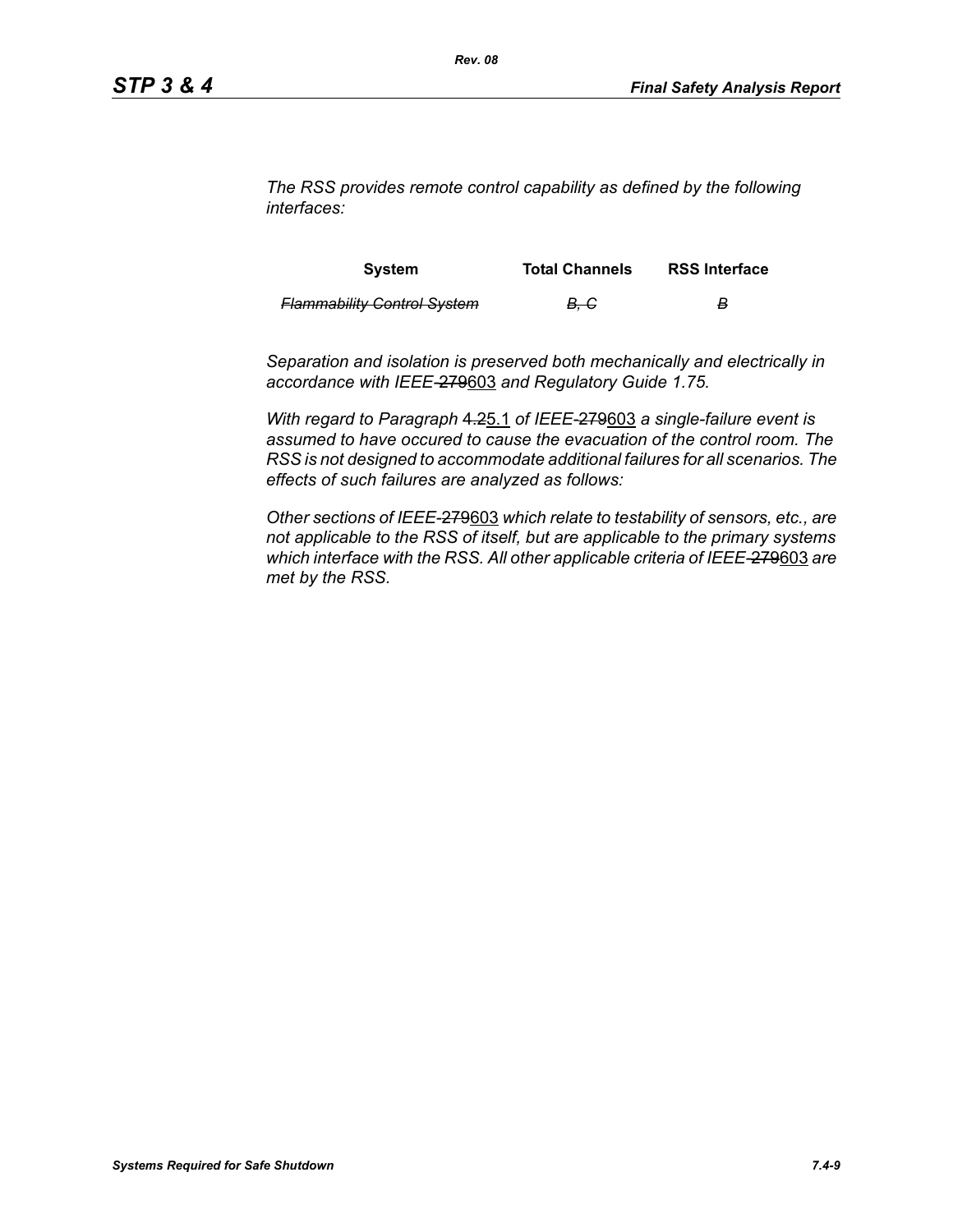## **7.4.3 References**

STD DEP Admin

*7.4-1 NEDE-31906-P-A, A. Chung, "Laguna Verde Unit 1 Reactor Internals Vibration Measurement", February 1991.* NEDE-31096-P-A, L. B. Claassen, et. al., Anticipated Transients Without Scram Response to NRC ATWS Rule, 10 CFR 50.62, February 1987.